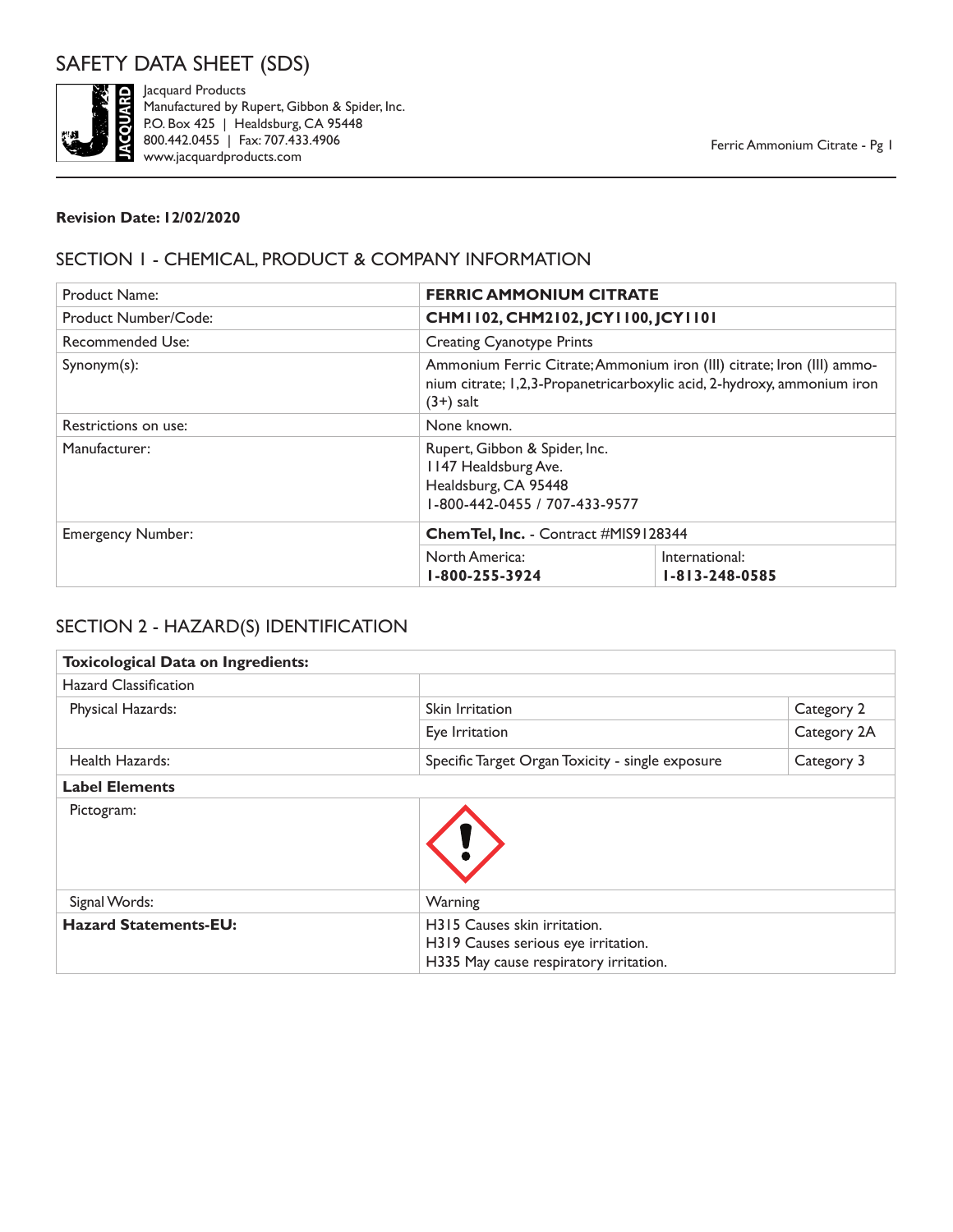| <b>Precautionary Statements-EU:</b> |                                                                                                                                                                                                                                                                                                                                                                                                                                                                                                                                                                                                                                                                                                                                           |  |
|-------------------------------------|-------------------------------------------------------------------------------------------------------------------------------------------------------------------------------------------------------------------------------------------------------------------------------------------------------------------------------------------------------------------------------------------------------------------------------------------------------------------------------------------------------------------------------------------------------------------------------------------------------------------------------------------------------------------------------------------------------------------------------------------|--|
| Prevention:                         | P261 Avoid breathing dust/fume/gas/mist/vapours/spray.<br>P264 Wash hands thoroughly after handling.<br>P271 Use only outdoors or in a well-ventilated area.<br>P280 Wear protective gloves/protective clothing/eye protection/face<br>protection.                                                                                                                                                                                                                                                                                                                                                                                                                                                                                        |  |
| Response:                           | P302+P352 IF ON SKIN: Wash with plenty of water.<br>P304+P340 IF INHALED: Remove victim to fresh air and keep at rest in a<br>position comfortable for breathing.<br>P305+P351+P338 IF IN EYES: Rinse cautiously with water for several<br>minutes. Remove contact lenses, if present and easy to do.<br>Continue rinsing.<br>P337+P313 If eye irritation persists: Get medical advice/attention.<br>P312 Call a POISON CENTER/doctor/physician if you feel unwell.<br>P321 Specific treatment (see warning on this label).<br>P332+P313 If SKIN irritation occurs: Get medical advice/attention.<br>P337+P313 If eye irritation persists: Get medical advice/attention.<br>P362 Take off contaminated clothing and wash it before reuse. |  |
| Storage:                            | P403+P233 Store in a well-ventilated place. Keep container tightly closed.<br>P405 Store locked up.                                                                                                                                                                                                                                                                                                                                                                                                                                                                                                                                                                                                                                       |  |
| Disposal:                           | P501 Dispose of contents/container in accordance with local regulations.                                                                                                                                                                                                                                                                                                                                                                                                                                                                                                                                                                                                                                                                  |  |
| Hazard(s) not otherwise classified: | <b>Potential Health Effects:</b><br>Eyes - Causes eye irritation.<br>Inhalation - May be harmful if inhaled. Causes respiratory tract irritation.<br>Skin - Causes skin irritation.<br>Ingestion - May be harmful if swallowed.                                                                                                                                                                                                                                                                                                                                                                                                                                                                                                           |  |

### SECTION 3 - COMPOSITION / INFORMATION ON INGREDIENTS

| <b>Chemical identity</b>      | <b>Content in</b><br>percent $(\%)^*$ | CAS#            | <b>EINECS #/ ELINCS #   Formula</b> |                                                                          | Molecular<br>Weight |
|-------------------------------|---------------------------------------|-----------------|-------------------------------------|--------------------------------------------------------------------------|---------------------|
| Ferric Ammonium Citrate   >99 |                                       | $1185 - 57 - 5$ | 214-686-6                           | $\mathsf{C}_c\mathsf{H}_s\mathsf{O}_r$ •xFe $_{\bullet}$ •yNH $_{\circ}$ | N/A                 |

### SECTION 4 - FIRST AID MEASURES

| <b>Description of first aid measures:</b> |                                                                                                                                                                               |
|-------------------------------------------|-------------------------------------------------------------------------------------------------------------------------------------------------------------------------------|
| In the event of skin contact:             | Flush with plenty of water for at least 15 minutes while removing con-<br>taminated clothing and wash using soap. Get medical attention if neces-<br>sary.                    |
| In the event of eye contact:              | Rinse with plenty of water for at least 15 minutes and seek medical<br>attention if necessary.                                                                                |
| In the event of swallowing:               | Do Not Induce Vomiting! Never give anything by mouth to an uncon-<br>scious person. If conscious, wash out mouth with water. Get medical<br>attention if necessary.           |
| In the event of exposure by inhalation:   | Move casualty to fresh air and keep at rest. If breathing is difficult, give<br>oxygen. If not breathing, give artificial respiration. Get medical attention if<br>necessary. |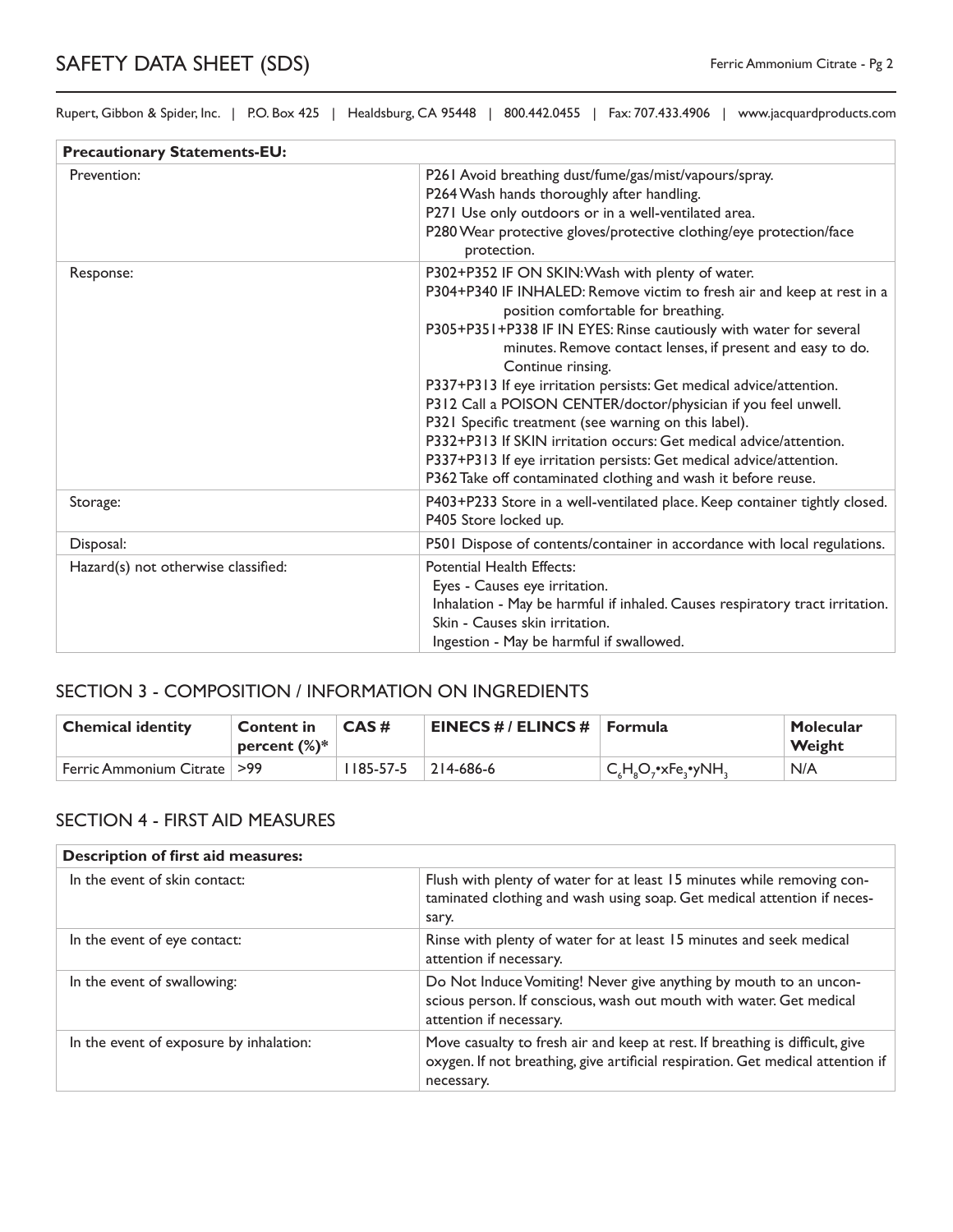### SECTION 5 - FIREFIGHTING MEASURES

| Extinguishing media:                                    | Product is not flammable. Use appropriate media for adjacent fire. Cool<br>containers with water.                                         |
|---------------------------------------------------------|-------------------------------------------------------------------------------------------------------------------------------------------|
| Special hazards arising from the substance or mixture : | Emits toxic fumes (carbon oxides, nitrogen oxides, iron oxides) under<br>fire conditions. (See also Stability and Reactivity section 10). |
| Advice for fire fighters:                               | Wear self-contained, approved breathing apparatus and full protective<br>clothing, including eye protection and boots.                    |

### SECTION 6 - ACCIDENTAL RELEASE MEASURES

| Personal precautions, protective equipment and<br>emergency procedures: | See section 8 for recommendations on the use of personal protective<br>equipment.                                                                                                                                                   |
|-------------------------------------------------------------------------|-------------------------------------------------------------------------------------------------------------------------------------------------------------------------------------------------------------------------------------|
| Methods and material for containment and clean up:                      | Pick up and arrange disposal without creating dust. Sweep up and shovel.<br>Clean surfaces thoroughly with water to remove residual contamination.<br>Dispose of all waste and cleanup materials in accordance with<br>regulations. |
| Environmental procedures:                                               | Prevent spillage from entering drains. Any release to the environment<br>may be subject to federal/national or local reporting requirements.                                                                                        |

### SECTION 7 - HANDLING AND STORAGE

| Precautions for safe handling:                                  | See section 8 for recommendations on the use of personal protective<br>equipment. Use with adequate ventilation. Wash thoroughly after using.<br>Keep container closed when not in use. Avoid formation of dusts. |
|-----------------------------------------------------------------|-------------------------------------------------------------------------------------------------------------------------------------------------------------------------------------------------------------------|
| Conditions for safe storage including any<br>incompatibilities: | Store in a cool, dry, well ventilated area. Keep away from incompatible<br>materials (see section 10 for incompatibilities). Light sensitive. Hygro-<br>scopic.                                                   |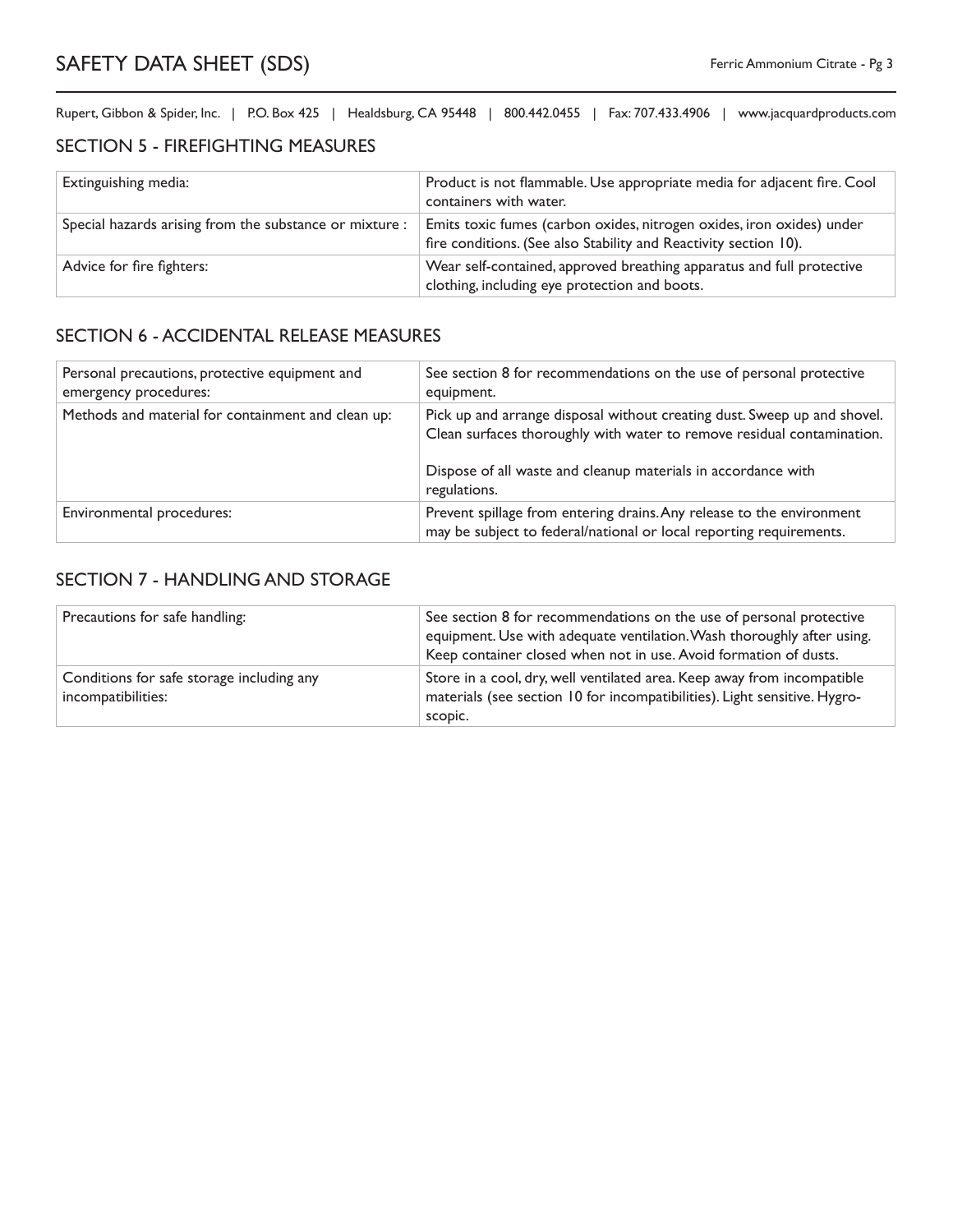### SECTION 8 - EXPOSURE CONTROLS / PERSONAL PROTECTION

| <b>Control parameters:</b>                                             |                                                                                                                                                                                                                                                                                                         |                                                                                                                      |                                                   |
|------------------------------------------------------------------------|---------------------------------------------------------------------------------------------------------------------------------------------------------------------------------------------------------------------------------------------------------------------------------------------------------|----------------------------------------------------------------------------------------------------------------------|---------------------------------------------------|
| Occupational exposure limits:                                          |                                                                                                                                                                                                                                                                                                         |                                                                                                                      |                                                   |
| Component                                                              | <b>Exposure Limits</b>                                                                                                                                                                                                                                                                                  | <b>Basis</b>                                                                                                         | Identity                                          |
| Ferric Ammonium Citrate                                                | $1 \text{ mg/m}^3$                                                                                                                                                                                                                                                                                      | <b>TLV</b>                                                                                                           | <b>ACGIH</b>                                      |
|                                                                        | $1 \text{ mg/m}^3$                                                                                                                                                                                                                                                                                      | PEL                                                                                                                  | <b>OSHA</b>                                       |
|                                                                        | $1$ mg/m <sup>3</sup>                                                                                                                                                                                                                                                                                   | <b>REL</b>                                                                                                           | <b>NIOSH</b>                                      |
| TWA:<br>TLV:<br>REL:<br>PEL:<br>STEL:<br>IDLH:<br>WEEL:<br>CEIL:       | Time Weighted Average over 8 hours of work.<br>Threshold Limit Value over 8 hours of work.<br>Recommended Exposure Limit<br>Permissible Exposure Limit<br>Short Term Exposure Limit during x minutes.<br>Immediately Dangerous to Life or Health.<br>Workplace Environmental Exposure Levels<br>Ceiling |                                                                                                                      |                                                   |
| Individual protection measures, such as personal protective equipment: |                                                                                                                                                                                                                                                                                                         |                                                                                                                      |                                                   |
| Eye/face protection:                                                   |                                                                                                                                                                                                                                                                                                         | goggles.                                                                                                             | Wear chemical safety glasses with side shields or |
| Skin/hand protection:                                                  |                                                                                                                                                                                                                                                                                                         | Wear nitrile or rubber gloves, apron or lab coat.                                                                    |                                                   |
| Other protective equipment:                                            |                                                                                                                                                                                                                                                                                                         | Not available                                                                                                        |                                                   |
| Environmental exposure controls:                                       |                                                                                                                                                                                                                                                                                                         | $---$                                                                                                                |                                                   |
| Respiratory protection:                                                |                                                                                                                                                                                                                                                                                                         | Provide local exhaust, preferably mechanical. If<br>exposure levels are excessive, use an approved<br>respirator.    |                                                   |
| <b>Other Recommendations:</b>                                          |                                                                                                                                                                                                                                                                                                         | Provide eyewash stations, quick-drench showers<br>and washing facilities accessible to areas of use<br>and handling. |                                                   |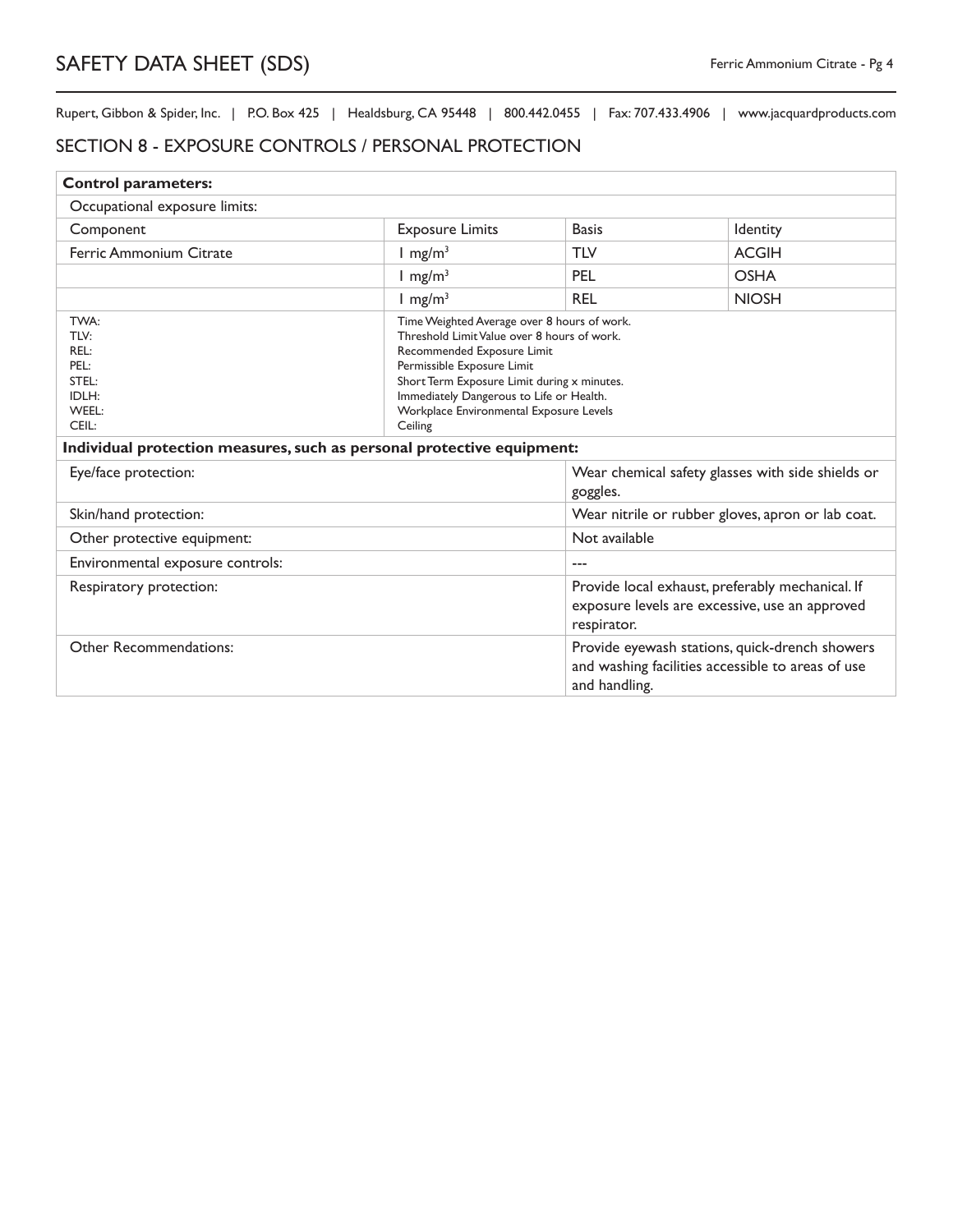### SECTION 9 - PHYSICAL AND CHEMICAL PROPERTIES

| <b>General information:</b>                             |                                               |
|---------------------------------------------------------|-----------------------------------------------|
| Appearance and physical state:                          | Powder, granules or flakes                    |
| Color:                                                  | Green, red or brownish-yellow                 |
| Type of Odor:                                           | Odorless                                      |
| Odor threshold:                                         | Not available                                 |
| Important health, safety and environmental information: |                                               |
| Initial Boiling Point and Boiling Range:                | Not available                                 |
| Melting Point/Freezing Point:                           | Not available                                 |
| Flammability Classification:                            | Not flammable                                 |
| Flash Point:                                            | Not flammable                                 |
| Auto-ignition Temperature:                              | Not available                                 |
| Decomposition Temperature:                              | Not available                                 |
| Flammability Limits (lower/upper):                      | Not flammable                                 |
| Evaporation rate:                                       | Not available                                 |
| Vapor Pressure:                                         | Not available                                 |
| Vapor Density (Air=1):                                  | Not available                                 |
| Evaporation Rate (BuAc=1):                              | Not available                                 |
| Octanol/Water Partition Coefficient (log Pow):          | Not available                                 |
| Specific Gravity:                                       | Not available                                 |
| <b>Bulk Density:</b>                                    | Not available                                 |
| <b>Water Solubility:</b>                                | Easily soluble in water. 25 g/100 ml at 20°C. |
| pH:                                                     | Not available                                 |
| Viscosity:                                              | Not available                                 |
| <b>Explosive Properties:</b>                            | Not available                                 |
| <b>Oxidizing Properties:</b>                            | Not available                                 |
| Molecular Formula:                                      | Not available                                 |
| Molecular Weight:                                       | Not available                                 |
| <b>Relative Density:</b>                                | Not available                                 |

### SECTION 10 - STABILITY AND REACTIVITY

| Reactivity:                         | Not available                                                                    |
|-------------------------------------|----------------------------------------------------------------------------------|
| Chemical Stability:                 | Decomposes on exposure to light.<br>Stable under recommended storage conditions. |
| Possibility of hazardous reactions: | Will not occur.                                                                  |
| Conditions to avoid:                | Light and heat.                                                                  |
| Incompatible materials:             | Strong oxidizing agents                                                          |
| Hazardous decomposition products:   | Carbon oxides, nitrogen oxides, iron oxides                                      |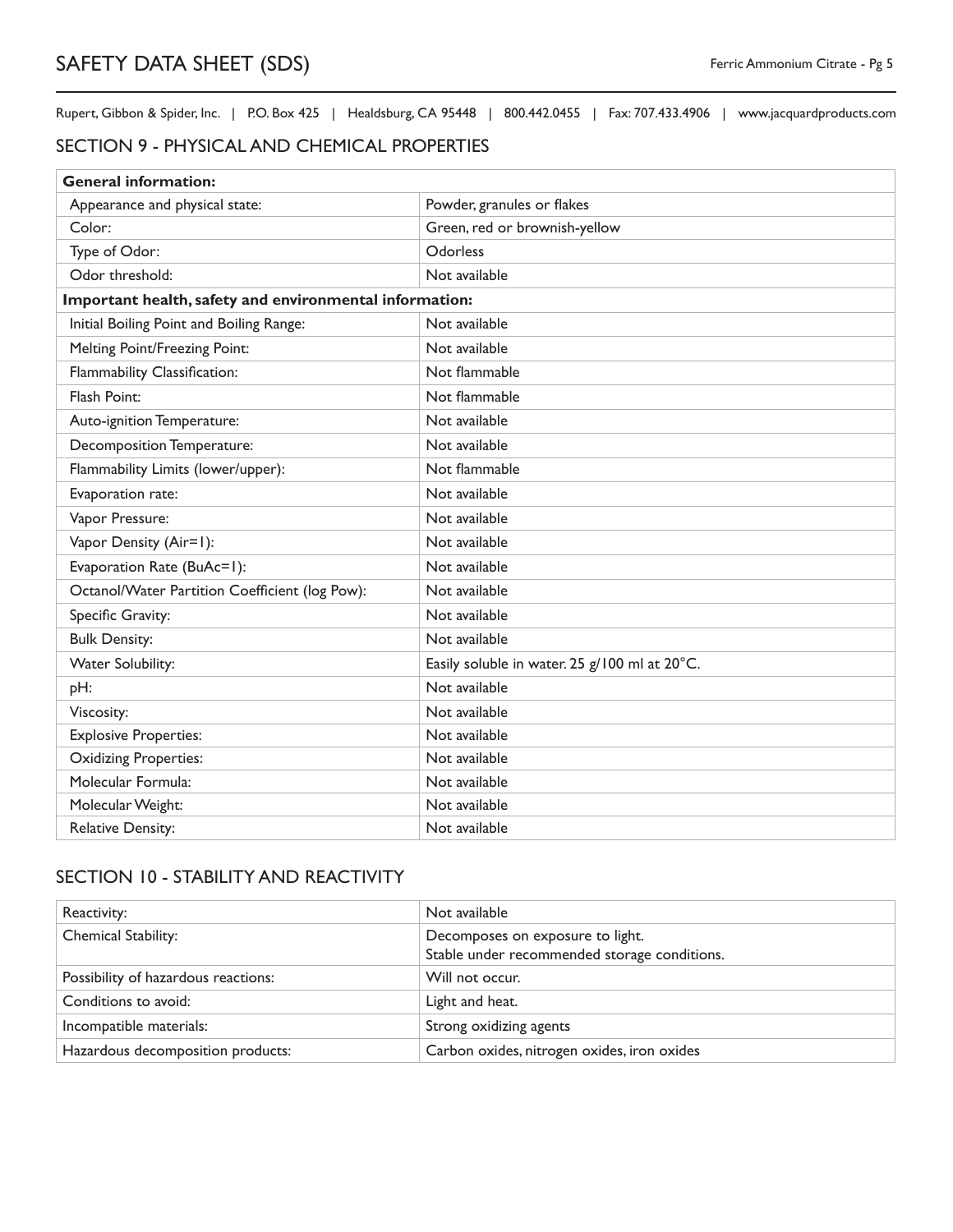### SECTION 11 - TOXICOLOGICAL INFORMATION

| Information on toxicological effects:<br>Acute toxicity (list all possible routes of exposure) |                                                                                                                                                                |
|------------------------------------------------------------------------------------------------|----------------------------------------------------------------------------------------------------------------------------------------------------------------|
| Skin:                                                                                          | Not available                                                                                                                                                  |
| Eyes:                                                                                          | Not available                                                                                                                                                  |
| Respiratory:                                                                                   | Not available                                                                                                                                                  |
| Ingestion:                                                                                     | LD50 Oral -rat - >2,000 mg/kg                                                                                                                                  |
| <b>Carcinogenicity:</b>                                                                        |                                                                                                                                                                |
| IARC:                                                                                          | No components of this product present at levels greater than or equal to<br>0.1% is identified as probable, possible or confirmed human carcinogen<br>by IARC. |
| ACGIH:                                                                                         | No components of this product present at levels greater than or equal to<br>0.1% is identified as a carcinogen or potential carcinogen by ACGIH.               |
| NTP:                                                                                           | No components of this product present at levels greater than or equal to<br>0.1% is identified as a known or anticipated carcinogen by NTP.                    |
| OSHA:                                                                                          | No components of this product present at levels greater than or equal to<br>0.1% is identified as a carcinogen or potential carcinogen by OSHA.                |
| <b>Signs &amp; Symptoms of Exposure:</b>                                                       |                                                                                                                                                                |
| Skin:                                                                                          | Contact may cause irritation or rash, particularly with moist skin.                                                                                            |
| Eyes:                                                                                          | May cause eye irritation with redness, tearing, and abrasion.                                                                                                  |
| Respiratory:                                                                                   | Irritation, coughing, wheezing.                                                                                                                                |
| Ingestion:                                                                                     | Irritation, nausea, vomiting, diarrhea, hypermotility.                                                                                                         |
| Chronic Toxicity:                                                                              | Not available                                                                                                                                                  |
| Teratogenicity:                                                                                | Not available                                                                                                                                                  |
| Mutagenicity:                                                                                  | Not available                                                                                                                                                  |
| Embryotoxicity:                                                                                | Not available                                                                                                                                                  |
| Specific Target Organ Toxicity:                                                                | May cause respiratory irritation,                                                                                                                              |
| <b>Reproductive Toxicity:</b>                                                                  | Not available                                                                                                                                                  |

## SECTION 12 - ECOLOGICAL INFORMATION

| <b>Toxicity:</b>                  |                                              |  |
|-----------------------------------|----------------------------------------------|--|
| Aquatic Vertebrate:               | LC0 - Fundulus heteroclitus - 200 mg/l - 7 d |  |
| Aquatic Invertebrate:             | Not available                                |  |
| Terrestrial:                      | Not available                                |  |
| Persistence and Degradability:    | Not available                                |  |
| <b>Bioaccumulative Potential:</b> | Not available                                |  |
| Mobility in Soil:                 | Not available                                |  |
| PBT and vPvB Assessment:          | Not available                                |  |
| <b>Other Adverse Effects:</b>     | Not available                                |  |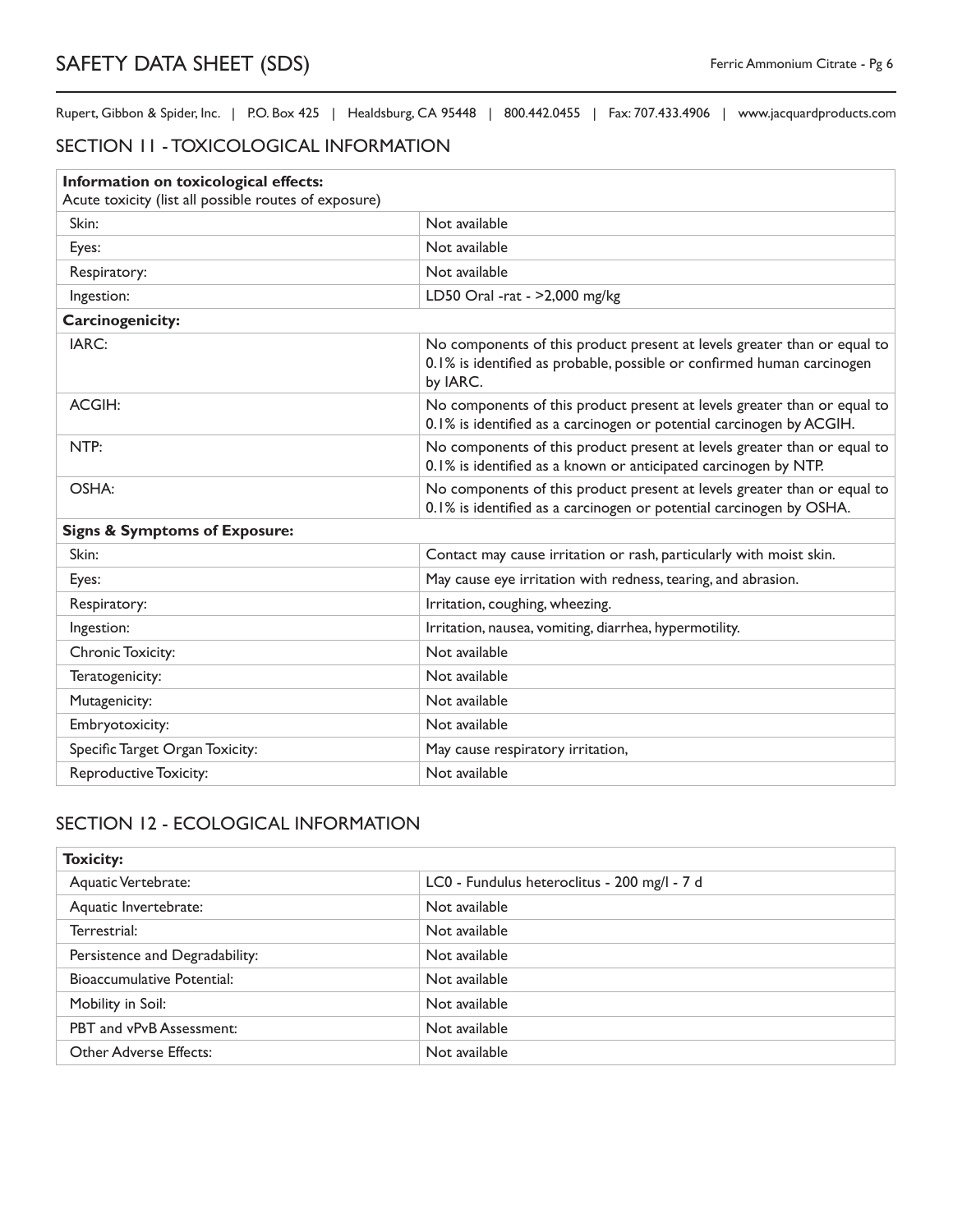### SECTION 13 - DISPOSAL CONSIDERATIONS

| <b>Waste treatment methods:</b> |                                                                                                                                                                                                                          |
|---------------------------------|--------------------------------------------------------------------------------------------------------------------------------------------------------------------------------------------------------------------------|
| <b>Waste Residues:</b>          | Users should review their operations in terms of the applicable federal/<br>national or local regulations and consult with appropriate regulatory<br>agencies if necessary before disposing of waste product or residue. |
| <b>Product Containers:</b>      | Users should review their operations in terms of the applicable federal/<br>national or local regulations and consult with appropriate regulatory<br>agencies if necessary before disposing of waste product container.  |
|                                 | The information offered in section 13 is for the product as shipped Use and/or alterations to the product may significantly shapee                                                                                       |

The information offered in section 13 is for the product as shipped. Use and/or alterations to the product may significantly change the characteristics of the material and alter the waste classification and proper disposal methods.

### SECTION 14 - TRANSPORT INFORMATION

| US DOT:           | Not Dangerous Goods |
|-------------------|---------------------|
| TDG:              | Not Dangerous Goods |
| IMDG:             | Not Dangerous Goods |
| Marine Pollutant: | <b>No</b>           |
| IATA/ICAO:        | Not Dangerous Goods |

### SECTION 15 - REGULATORY INFORMATION

| <b>TSCA Inventory Status</b> | All ingredients are listed on the TSCA inventory. |
|------------------------------|---------------------------------------------------|
| DSCL (EEC)                   | All ingredients are listed on the DSCL inventory. |
| California Proposition 65    | Not Listed                                        |
| <b>SARA 302</b>              | Not Listed                                        |
| <b>SARA 304</b>              | Not Listed                                        |
| SARA 311                     | Acute Health Hazard                               |
| <b>SARA 312</b>              | Acute Health Hazard                               |
| <b>SARA 313</b>              | Not Listed                                        |
| <b>WHMIS Canada</b>          | Not Listed                                        |

### SECTION 16 - OTHER INFORMATION

| <b>HMIS Hazard ID:</b>                                                                                |               |
|-------------------------------------------------------------------------------------------------------|---------------|
| Health:                                                                                               |               |
| Flammability:                                                                                         |               |
| Reactivity:                                                                                           |               |
| Personal:                                                                                             | Not available |
| Hazard rating: 0 - Minimal; I - Slight; 2 - Moderate; 3 - Serious; 4 - Severe; *Chronic health effect |               |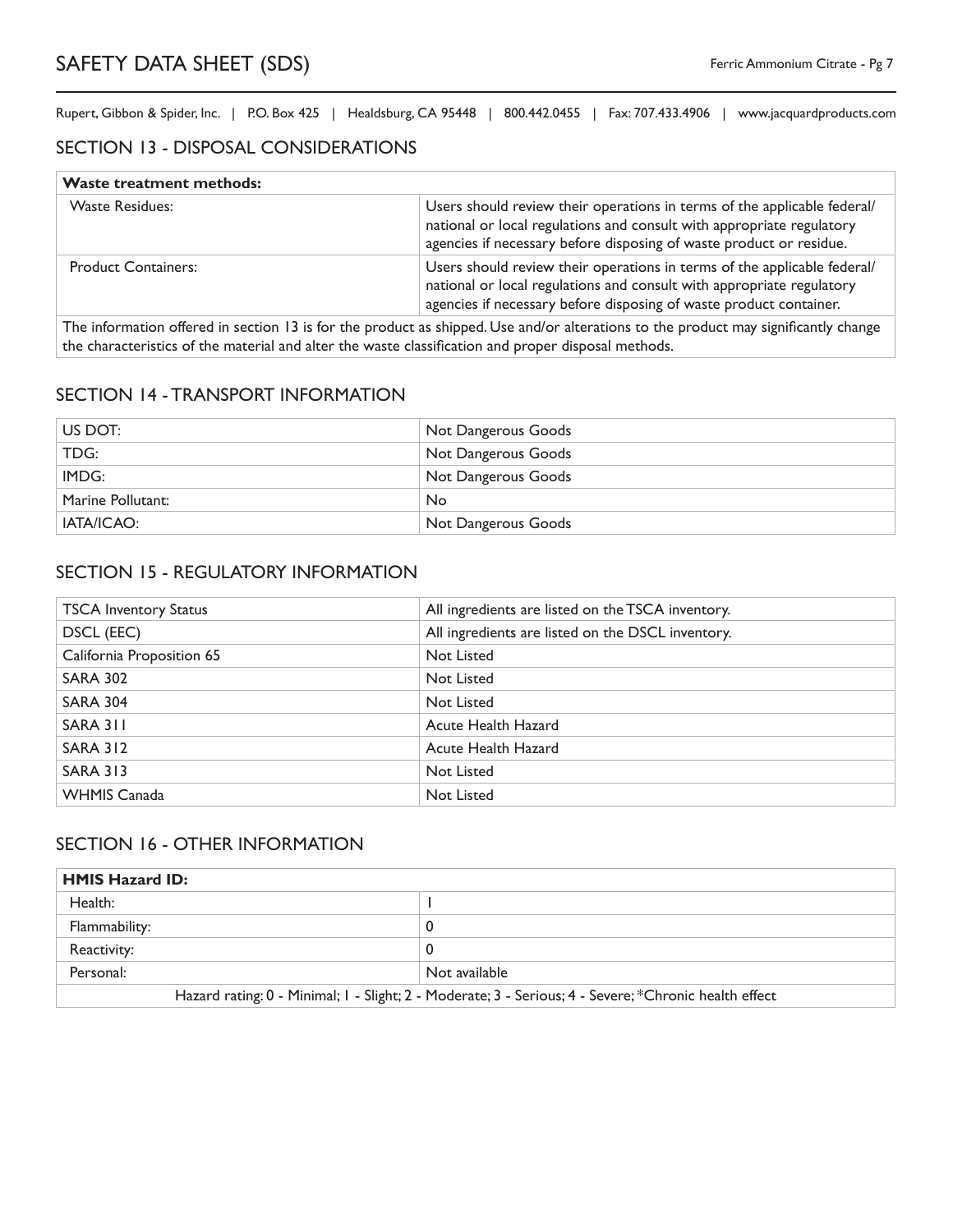# SAFETY DATA SHEET (SDS) **Ferric Ammonium Citrate - Pg 8**

Rupert, Gibbon & Spider, Inc. | P.O. Box 425 | Healdsburg, CA 95448 | 800.442.0455 | Fax: 707.433.4906 | www.jacquardproducts.com

#### **Disclaimer:**

The information contained in this SDS is based on data from sources considered to be reliable but Rupert, Gibbon & Spider, Inc. does not guarantee the accuracy or completeness thereof. Rupert, Gibbon & Spider, Inc. urges each customer or recipient of this SDS to study it carefully to become aware of and understand the hazards associated with this product. The reader should consider consulting reference works or individuals who are experts in ventilation, toxicology or fire and understand the data in this SDS.

#### **Revision Date: 12/02/2020**

| <b>National Chemical Inventories:</b>                                                                 |                   |
|-------------------------------------------------------------------------------------------------------|-------------------|
| All components of this product are listed on the following chemical substance inventories: TSCA (USA) |                   |
| <b>DSL</b><br>(Canada)                                                                                |                   |
| <b>EINECS</b>                                                                                         | (Europe)          |
| <b>ENCS</b>                                                                                           | (Japan) ECL       |
|                                                                                                       | (Korea)           |
| <b>AICS</b>                                                                                           | (Australia) NZIoC |
|                                                                                                       | (New Zealand)     |
| <b>PICCS</b>                                                                                          | (Philippines)     |
| <b>IECSC</b>                                                                                          | (China)           |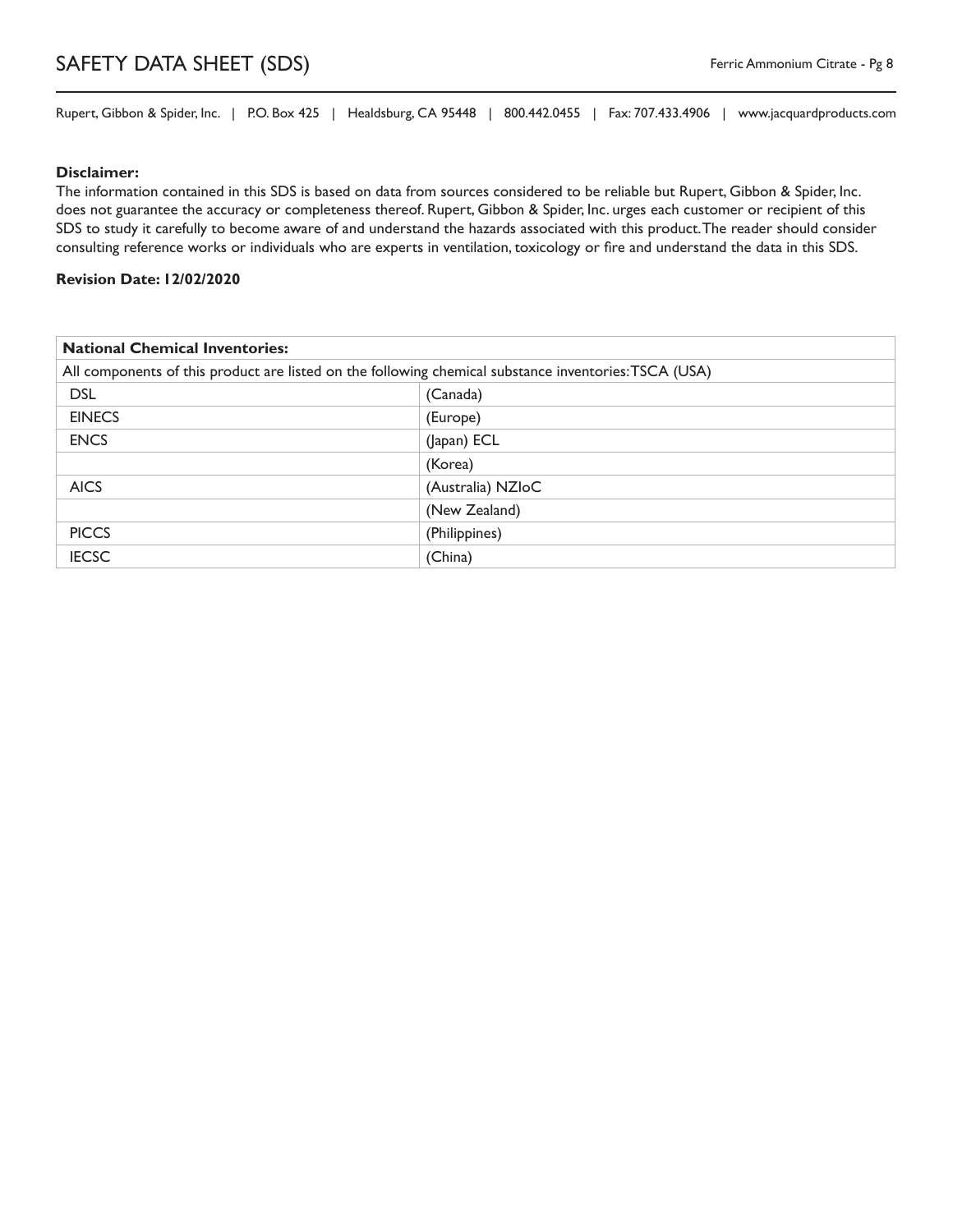# SAFETY DATA SHEET (SDS) Ferric Ammonium Citrate - Pg 9

Rupert, Gibbon & Spider, Inc. | P.O. Box 425 | Healdsburg, CA 95448 | 800.442.0455 | Fax: 707.433.4906 | www.jacquardproducts.com

| <b>Abbreviations:</b> |                                                                                                                                                                |
|-----------------------|----------------------------------------------------------------------------------------------------------------------------------------------------------------|
| <b>ACGIH</b>          | American Conference of Governmental Industrial Hygienists                                                                                                      |
| <b>ADR</b>            | International carriage of Dangerous goods by Road                                                                                                              |
| <b>AICS</b>           | Australian Inventory of Chemical Substances                                                                                                                    |
| <b>ATE</b>            | <b>Acute Toxicity Estimate</b>                                                                                                                                 |
| <b>BfR</b>            | Bundesinstitut für Risikobewertung recommendations for food contact materials                                                                                  |
| <b>BCF</b>            | <b>Bioconcentration Factor</b>                                                                                                                                 |
| BOD <sub>5</sub>      | 5-day Biochemical Oxygen Demand                                                                                                                                |
| <b>CERCLA</b>         | Comprehensive Environmental Response, Compensation and Liability Act                                                                                           |
| <b>CLP</b>            | Classification, Labeling and Packaging regulation                                                                                                              |
| <b>COD</b>            | Chemical Oxygen Demand DOT<br>Department of Transportation DSL<br>Domestic Substances List                                                                     |
| <b>EINECS</b>         | European Inventory of Existing Chemical Substances                                                                                                             |
| <b>ECL</b>            | Existing Chemicals List (Korea)                                                                                                                                |
| <b>ENCS</b>           | Existing and New Chemical Substances Inventory (Japan)                                                                                                         |
| <b>EN 689</b>         | Workplace atmospheres - Guidance for the assessment of exposure by inhalation to chemical<br>agents for comparison with limit values and measurement strategy. |
| <b>ERG</b>            | <b>Emergency Response Guide</b>                                                                                                                                |
| <b>GHS</b>            | Globally Harmonized System                                                                                                                                     |
| <b>HMIS</b>           | Hazardous Materials Information System IARC<br>International Agency for Research on Cancer IATA<br>International Air Transport Association                     |
| <b>ICAO</b>           | International Civil Aviation Organization IDLH<br>Immediately Dangerous to Life and Health IMDG<br>International Maritime Dangerous Goods                      |
| LD50                  | Lethal Dose to 50% of test animal population                                                                                                                   |
| <b>MAK</b>            | Maximale Arbeitsplatz Konzentration                                                                                                                            |
| <b>NTP</b>            | National Toxicology Program                                                                                                                                    |
| <b>OEL</b>            | Occupational Exposure Limit                                                                                                                                    |
| <b>OSHA</b>           | Occupational Safety & Health Administration                                                                                                                    |
| <b>PBT</b>            | Persistent, Bioaccumulative and Toxic vPvB Very Persistent and Very Bioaccumulative PEL Permissible<br>exposure limit                                          |
| <b>PICCS</b>          | Philippine Inventory of Commercial Chemical Substances                                                                                                         |
| <b>PNEC</b>           | Predicted No Effect Concentration                                                                                                                              |
| <b>REACH</b>          | Registration, Evaluation and Authorization of Chemical Substances                                                                                              |
| <b>RID</b>            | International carriage of dangerous goods by Rail SARA<br>Superfund Amendments and Reauthorization Act STEL Short Term<br><b>Exposure Limit</b>                |
| <b>SVHC</b>           | Substance of Very High Concern                                                                                                                                 |
| TLV                   | <b>Threshold Limit Value</b>                                                                                                                                   |
| <b>TSCA</b>           | <b>Toxic Substances Control Act</b>                                                                                                                            |
| <b>TWA</b>            | Time Weighted Average                                                                                                                                          |
| <b>VOC</b>            | Volatile Organic Compound                                                                                                                                      |
| <b>WGK</b>            | Wassergefahrdungsklasse (Water Hazard Class) WHMIS<br>Workplace Hazardous Material Identification System                                                       |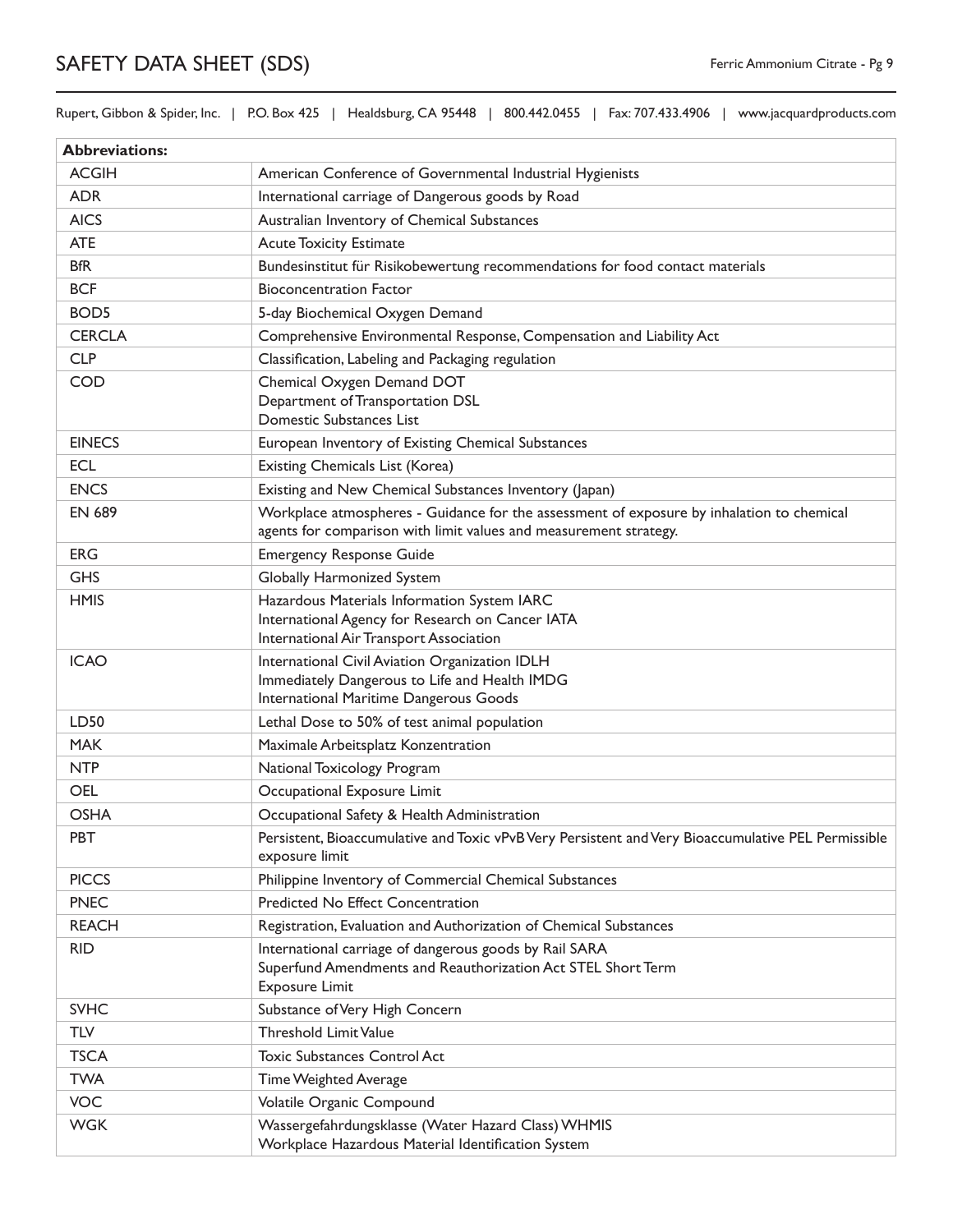# SAFETY DATA SHEET (SDS)



Fractured by Representative discussions and the Bool A42.0455 | He www.jacquardproductors. Manufactured by Rupert, Gibbon & Spider, Inc. P.O. Box 425 | Healdsburg, CA 95448 800.442.0455 | Fax: 707.433.4906 www.jacquardproducts.com

### **Revision Date: 12/02/2020**

# SECTION 1 - CHEMICAL, PRODUCT & COMPANY INFORMATION

| <b>Product Name:</b>     | <b>POTASSIUM FERRICYANIDE</b>                                                                                  |                                             |  |
|--------------------------|----------------------------------------------------------------------------------------------------------------|---------------------------------------------|--|
| Product Number/Code:     |                                                                                                                | CHM0101, CHM1101, CHM2101, JCY1100, JCY1101 |  |
| Recommended Use:         | Creating cyanotype prints                                                                                      |                                             |  |
| $Symonym(s)$ :           | Potassium hexacyanoferrate (III)                                                                               |                                             |  |
| Restrictions on use:     | None known                                                                                                     |                                             |  |
| Manufacturer:            | Rupert, Gibbon & Spider, Inc.<br>1147 Healdsburg Ave.<br>Healdsburg, CA 95448<br>1-800-442-0455 / 707-433-9577 |                                             |  |
| <b>Emergency Number:</b> | Chem Tel, Inc. - Contract #MIS9128344                                                                          |                                             |  |
|                          | North America:<br>1-800-255-3924                                                                               | International:<br>$1 - 813 - 248 - 0585$    |  |

# SECTION 2 - HAZARD(S) IDENTIFICATION

|                                                 | This product is not considered to be or contain hazardous chemicals based on evaluations made by our company<br>under the OSHA Hazard Communication Standard, reference 29 CFR 1910.1200. |  |
|-------------------------------------------------|-------------------------------------------------------------------------------------------------------------------------------------------------------------------------------------------|--|
| <b>Toxicological Data on Ingredients:</b>       |                                                                                                                                                                                           |  |
| <b>Hazard Classification</b>                    | Not hazardous                                                                                                                                                                             |  |
| Physical Hazards:                               | Not classified                                                                                                                                                                            |  |
| Health Hazards:                                 | Not classified                                                                                                                                                                            |  |
| <b>Environmental Hazards:</b><br>Not classified |                                                                                                                                                                                           |  |
| <b>Label Elements</b>                           |                                                                                                                                                                                           |  |
| Pictogram:                                      | None                                                                                                                                                                                      |  |
| Signal Words:                                   | None                                                                                                                                                                                      |  |
| <b>Hazard Statements-EU:</b>                    | The mixture does not meet the criteria for classification.                                                                                                                                |  |
| <b>Precautionary Statements-EU:</b>             |                                                                                                                                                                                           |  |
| Prevention:                                     | See section 8                                                                                                                                                                             |  |
| Response:                                       | See sections 4, 5 & 6                                                                                                                                                                     |  |
| Storage:                                        | See section 7                                                                                                                                                                             |  |
| Disposal:                                       | See section 13                                                                                                                                                                            |  |
| Hazard(s) not otherwise classified:             | R32: Contact with acids liberates very toxic gas.                                                                                                                                         |  |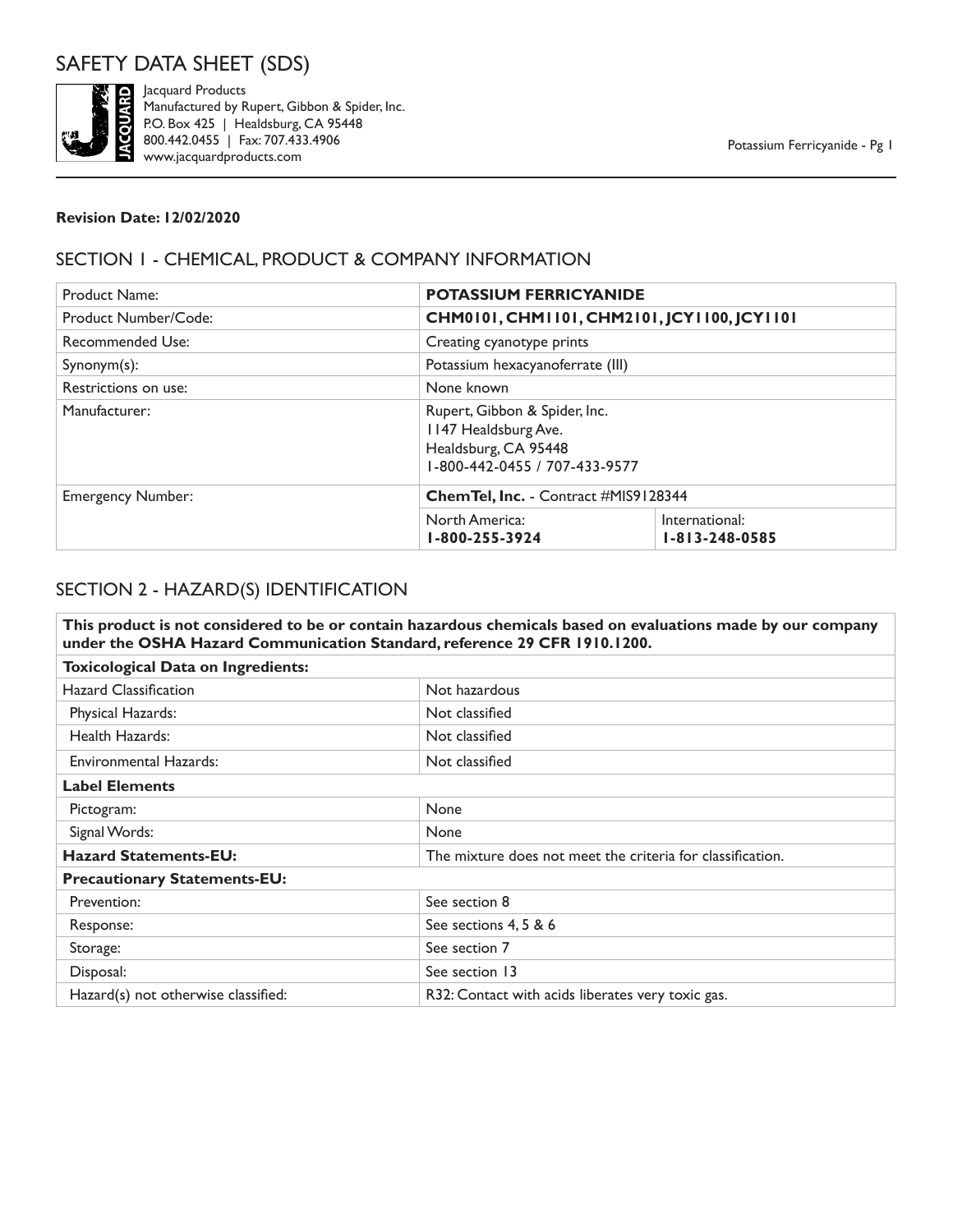### SECTION 3 - COMPOSITION / INFORMATION ON INGREDIENTS

| <b>Chemical identity</b>        | Content in percent $(\%)^*$ | CAS #     | EC#        |
|---------------------------------|-----------------------------|-----------|------------|
| Potassium hexacyanoferrate(III) | 100.0%                      | 3746-66-2 | 237-323-33 |

### SECTION 4 - FIRST AID MEASURES

| <b>Description of first aid measures:</b>                                      |                                                                                                                                       |
|--------------------------------------------------------------------------------|---------------------------------------------------------------------------------------------------------------------------------------|
| In the event of skin contact:                                                  | Immediately wash with soap and water; rinse thoroughly. Seek immediate<br>medical advice.                                             |
| In the event of eye contact:                                                   | Rinse opened eye for several minutes under running water. Consult a<br>physician.                                                     |
| In the event of swallowing:                                                    | Seek medical treatment.                                                                                                               |
| In the event of exposure by inhalation:                                        | Supply patient with fresh air. If not breathing, provide artificial respiration.<br>Keep patient warm. Seek immediate medical advice. |
| Most important symptoms and effects, acute and<br>delayed:                     | No data available                                                                                                                     |
| Indication of any immediate medical attention and<br>special treatment needed: | No data available                                                                                                                     |

### SECTION 5 - FIREFIGHTING MEASURES

| Extinguishing media:                                   | Carbon dioxide, extinguishing powder or water spray. Fight larger fires<br>with water spray or alcohol resistant foam.                                                          |
|--------------------------------------------------------|---------------------------------------------------------------------------------------------------------------------------------------------------------------------------------|
| Special hazards arising from the substance or mixture: | If this product is involved in a fire, the following can be released:<br>Carbon monoxide and carbon dioxide, Nitrogen oxides (NOx),<br>Hydrogen cyanide (HCN), Metal oxide fume |
| Advice for fire fighters:                              | Protective equipment: Wear self-contained respirator. Wear fully protec-<br>tive impervious suit.                                                                               |

### SECTION 6 - ACCIDENTAL RELEASE MEASURES

| Personal precautions, protective equipment and<br>emergency procedures: | Mount respiratory protective device. Use personal protective equipment.<br>Keep unprotected persons away. Ensure adequate ventilation.                                                                                       |
|-------------------------------------------------------------------------|------------------------------------------------------------------------------------------------------------------------------------------------------------------------------------------------------------------------------|
| Methods and material for containment and clean up:                      | Pick up mechanically.                                                                                                                                                                                                        |
| Prevention of secondary hazards:                                        | No special measures required.                                                                                                                                                                                                |
| Environmental procedures:                                               | Do not allow material to be released to the environment without official<br>permits. Do not allow product to enter drains, sewage systems, or other<br>water courses. Do not allow material to penetrate the ground or soil. |
| Reference to other sections:                                            | See Section 7 for information on safe handling. See Section 8 for infor-<br>mation on personal protection equipment. See Section 13 for disposal<br>information.                                                             |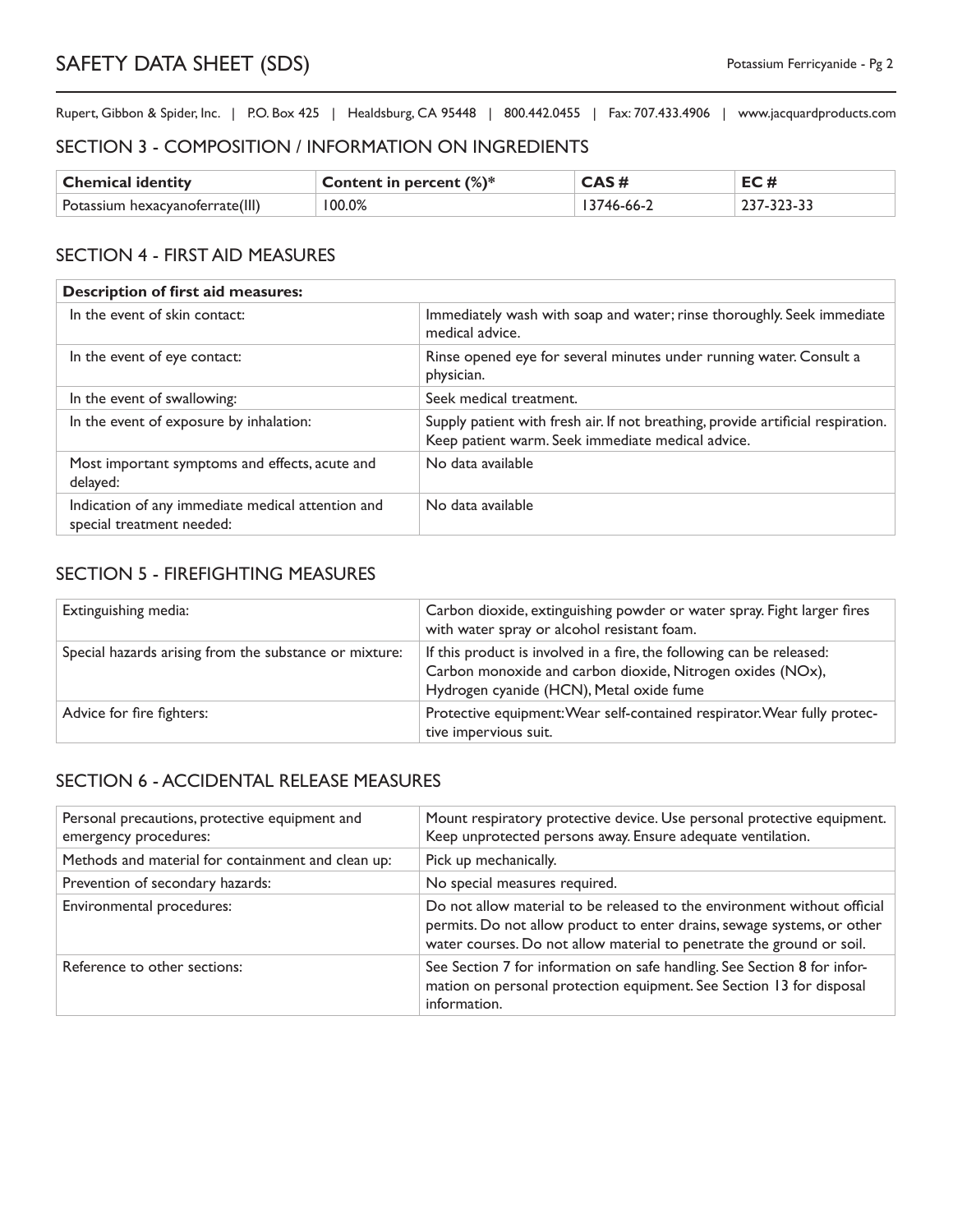## SECTION 7 - HANDLING AND STORAGE

| Precautions for safe handling:                                | Keep container tightly sealed. Store in cool, dry place in tightly closed<br>containers. Ensure good ventilation at the workplace. |  |
|---------------------------------------------------------------|------------------------------------------------------------------------------------------------------------------------------------|--|
| Information about protection against explosions and<br>fires: | No data available                                                                                                                  |  |
| Conditions for safe storage including any incompatibilities:  |                                                                                                                                    |  |
| Requirements to be met by storerooms and receptacles:         | No special requirements                                                                                                            |  |
| Information about storage in one common storage<br>facility:  | Store away from oxidizing agents. Do not store together with acids. Store<br>in the dark.                                          |  |
| Further information about storage conditions:                 | Keep container tightly sealed. Store in cool, dry conditions in well-sealed<br>containers. Protect from exposure to light.         |  |
| Specific end $use(s)$ :                                       | No data available                                                                                                                  |  |

## SECTION 8 - EXPOSURE CONTROLS / PERSONAL PROTECTION

| <b>Control parameters:</b>                                                |                                                                                                                                                                                                                                                                                                            |                                 |
|---------------------------------------------------------------------------|------------------------------------------------------------------------------------------------------------------------------------------------------------------------------------------------------------------------------------------------------------------------------------------------------------|---------------------------------|
| Components with limit values that require monitoring<br>in the workplace: | 13746-66-2 Potassium hexacyanoferrate(III) 100.0%                                                                                                                                                                                                                                                          |                                 |
| Occupational exposure limits:                                             | PEL (USA) Long-term value:                                                                                                                                                                                                                                                                                 | 5 mg/m <sup>3</sup> as CN; Skin |
|                                                                           | REL (USA) Long-term value:                                                                                                                                                                                                                                                                                 | $1 \text{ mg/m}^3$ as Fe        |
|                                                                           | TLV (USA) Long-term value:                                                                                                                                                                                                                                                                                 | $1$ mg/m <sup>3</sup> as Fe     |
|                                                                           | Additional information:                                                                                                                                                                                                                                                                                    | No data                         |
| Exposure controls:                                                        | Follow typical protective and hygienic practices for handling chemicals.<br>Keep away from foodstuffs, beverages and feed. Remove all soiled and<br>contaminated clothing immediately. Wash hands before breaks and at the<br>end of work. Maintain an ergonomically appropriate working environ-<br>ment. |                                 |
| Individual protection measures, such as personal protective equipment:    |                                                                                                                                                                                                                                                                                                            |                                 |
| Eye/face protection:                                                      | Safety glasses                                                                                                                                                                                                                                                                                             |                                 |
| Skin protection:                                                          | Protective work clothing                                                                                                                                                                                                                                                                                   |                                 |
| Hand protection:                                                          | Impervious gloves. Inspect gloves prior to use. Suitability of gloves should<br>be determined both by material and quality, the latter of which may vary<br>by manufacturer. Penetration time of glove material (in minutes): No data<br>available.                                                        |                                 |
| Other protective equipment:                                               | Properly operating chemical fume hood designed for hazardous chemi-<br>cals and having an average face velocity of at least 100 feet per minute.                                                                                                                                                           |                                 |
| Respiratory protection:                                                   | Use suitable respirator when high concentrations are present.                                                                                                                                                                                                                                              |                                 |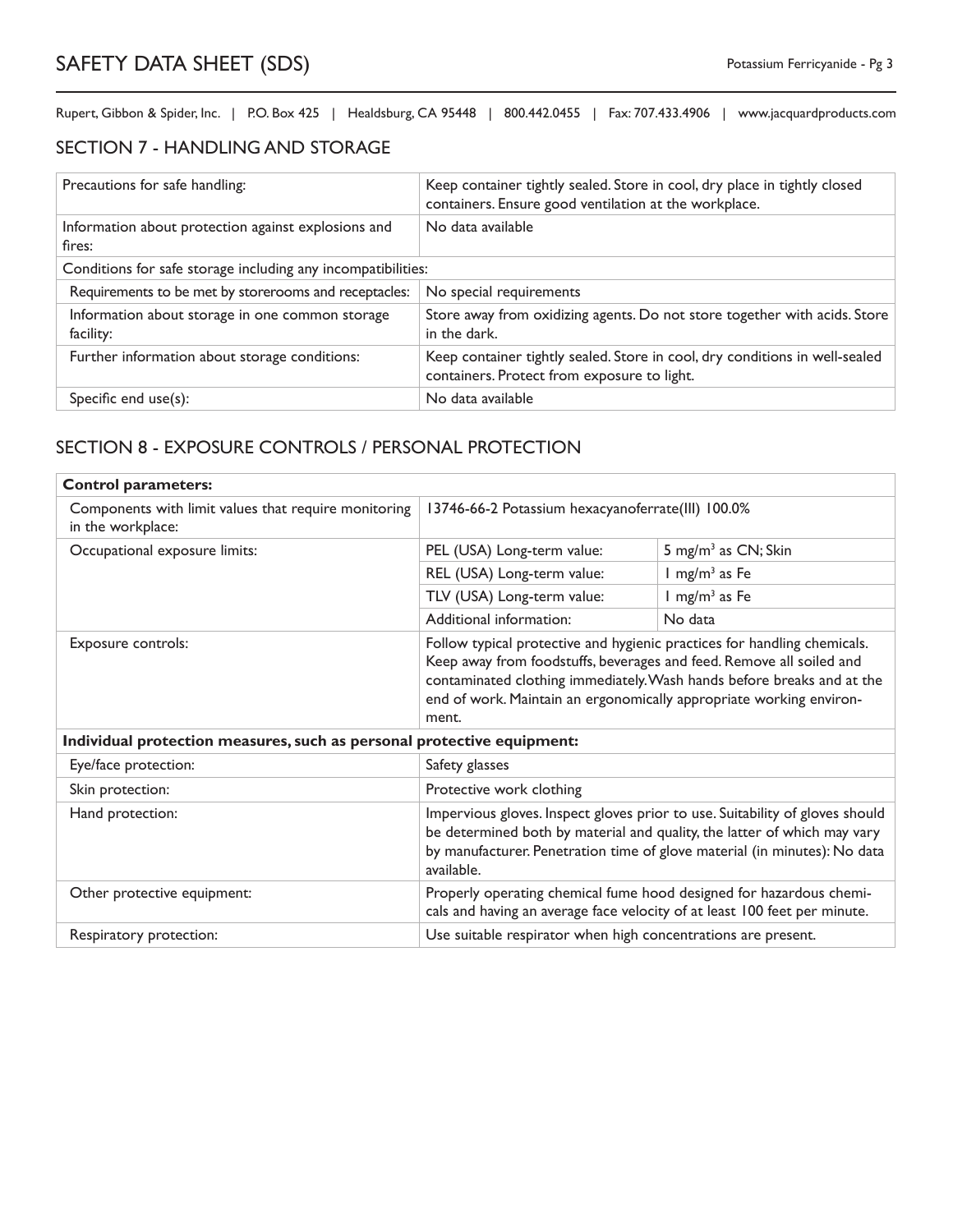### SECTION 9 - PHYSICAL AND CHEMICAL PROPERTIES

| <b>General information:</b>                             |                                               |  |
|---------------------------------------------------------|-----------------------------------------------|--|
| Appearance and physical state:                          | Crystalline                                   |  |
| Color:                                                  | Orange                                        |  |
| Type of Odor:                                           | No data available                             |  |
| Odor threshold:                                         | No data available                             |  |
| Important health, safety and environmental information: |                                               |  |
| Initial Boiling Point and Boiling Range:                | No data available                             |  |
| Melting Point/Freezing Point:                           | Decomposes                                    |  |
| Flammability Classification:                            | No data available                             |  |
| Sublimination temperature/start:                        | No data available                             |  |
| Flash Point:                                            | No data available                             |  |
| Auto-ignition Temperature:                              | No data available                             |  |
| Decomposition Temperature:                              | No data available                             |  |
| Flammability Limits (lower/upper):                      | No data available                             |  |
| Evaporation rate:                                       | N/A                                           |  |
| Vapor Pressure:                                         | N/A                                           |  |
| Vapor Density (Air=1):                                  | N/A                                           |  |
| Octanol/Water Partition Coefficient (log Pow):          | No data available                             |  |
| Specific Gravity:                                       | N/A                                           |  |
| <b>Bulk Density:</b>                                    | N/A                                           |  |
| <b>Water Solubility:</b>                                | 20°C/68°F: 464 g/l                            |  |
| pH:                                                     | N/A                                           |  |
| Viscosity:                                              | N/A                                           |  |
| <b>Explosive Properties:</b>                            | Product does not present an explosion hazard. |  |
| <b>Oxidizing Properties:</b>                            | N/A                                           |  |
| Molecular Formula:                                      | N/A                                           |  |
| Molecular Weight:                                       | N/A                                           |  |
| <b>Relative Density:</b>                                | N/A                                           |  |

## SECTION 10 - STABILITY AND REACTIVITY

| Reactivity:                                     | Contact with acids liberates very toxic gas.                                            |
|-------------------------------------------------|-----------------------------------------------------------------------------------------|
| Stability:                                      | Stable under recommended storage conditions.                                            |
| Possibility of hazardous reactions:             | Contact with acids liberates very toxic gas.                                            |
| Conditions to avoid:                            | No data available                                                                       |
| Incompatible materials:                         | Oxidizing agents, acids, light                                                          |
| Thermal decomposition/conditions to be avoided: | Decomposition will not occur if used and stored according to specifica-<br>tions.       |
| Hazardous decomposition products:               | Carbon monoxide, Carbon dioxide, Hydrogen cyanide, Metal oxide fume,<br>Nitrogen oxides |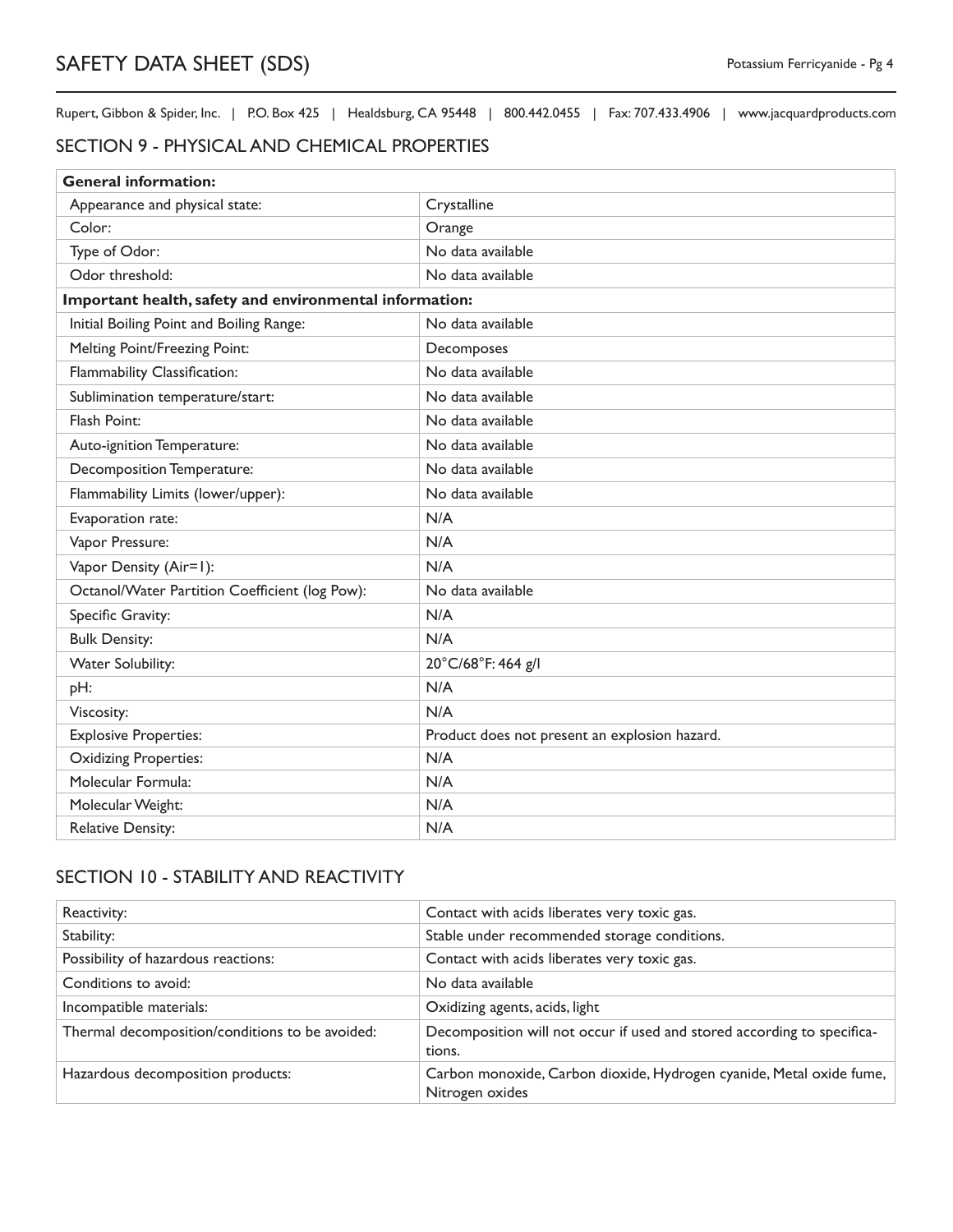## SECTION 11 - TOXICOLOGICAL INFORMATION

| Information on toxicological effects:                                                                                                                                             |                                                                                                                              |  |
|-----------------------------------------------------------------------------------------------------------------------------------------------------------------------------------|------------------------------------------------------------------------------------------------------------------------------|--|
| Acute toxicity (list all possible routes of exposure)                                                                                                                             |                                                                                                                              |  |
| The Registry of Toxic Effects of Chemical Substances (RTECS) contains acute toxicity data for components in this product.<br>LD/LC50 values that are relevant for classification: |                                                                                                                              |  |
| Acute Oral Toxicity:                                                                                                                                                              | LD50 2,970 mg/kg (mouse)                                                                                                     |  |
| <b>Acute Dermal Toxicity:</b>                                                                                                                                                     | No data available                                                                                                            |  |
| Acute Inhalation Toxicity:                                                                                                                                                        | No data available                                                                                                            |  |
| Skin Corrosion/Irritation:                                                                                                                                                        | May cause irritation.                                                                                                        |  |
| Serious Eye Damage / Eye Irritation:                                                                                                                                              | May cause irritation.                                                                                                        |  |
| Respiratory or Skin Sensitization:                                                                                                                                                | No sensitizing effects known.                                                                                                |  |
| Germ Cell Mutagenicity:                                                                                                                                                           | The Registry of Toxic Effects of Chemical Substances (RTECS) contains<br>mutation data for this substance.                   |  |
| Carcinogenicity:                                                                                                                                                                  | No classification data on carcinogenic properties of this material is avail-<br>able from the EPA, IARC, NTP, OSHA or ACGIH. |  |
| <b>Reproductive Toxicity:</b>                                                                                                                                                     | No effects known.                                                                                                            |  |
| Specific Target Organ Toxicity - single exposure<br>(STOT-se):                                                                                                                    | No effects known.                                                                                                            |  |
| Specific Target Organ Toxicity - repeated exposure<br>(STOT-re):                                                                                                                  | No effects known.                                                                                                            |  |
| Aspiration Hazard:                                                                                                                                                                | No effects known.                                                                                                            |  |
| Sub-acute to chronic toxicity:                                                                                                                                                    | No effects known.                                                                                                            |  |
| Additional toxicological information:                                                                                                                                             | To the best of our knowledge the acute and chronic toxicity of this sub-<br>stance is not fully known.                       |  |
| <b>Potential Health Effects:</b>                                                                                                                                                  |                                                                                                                              |  |
| Skin Contact:                                                                                                                                                                     | No effects known.                                                                                                            |  |
| Eye Contact:                                                                                                                                                                      | No effects known.                                                                                                            |  |
| Ingestion:                                                                                                                                                                        | No effects known.                                                                                                            |  |
| Inhalation:                                                                                                                                                                       | No effects known.                                                                                                            |  |
| <b>Chronic Health Effects:</b>                                                                                                                                                    | No effects known.                                                                                                            |  |
| <b>Additional Data:</b>                                                                                                                                                           | No effects known.                                                                                                            |  |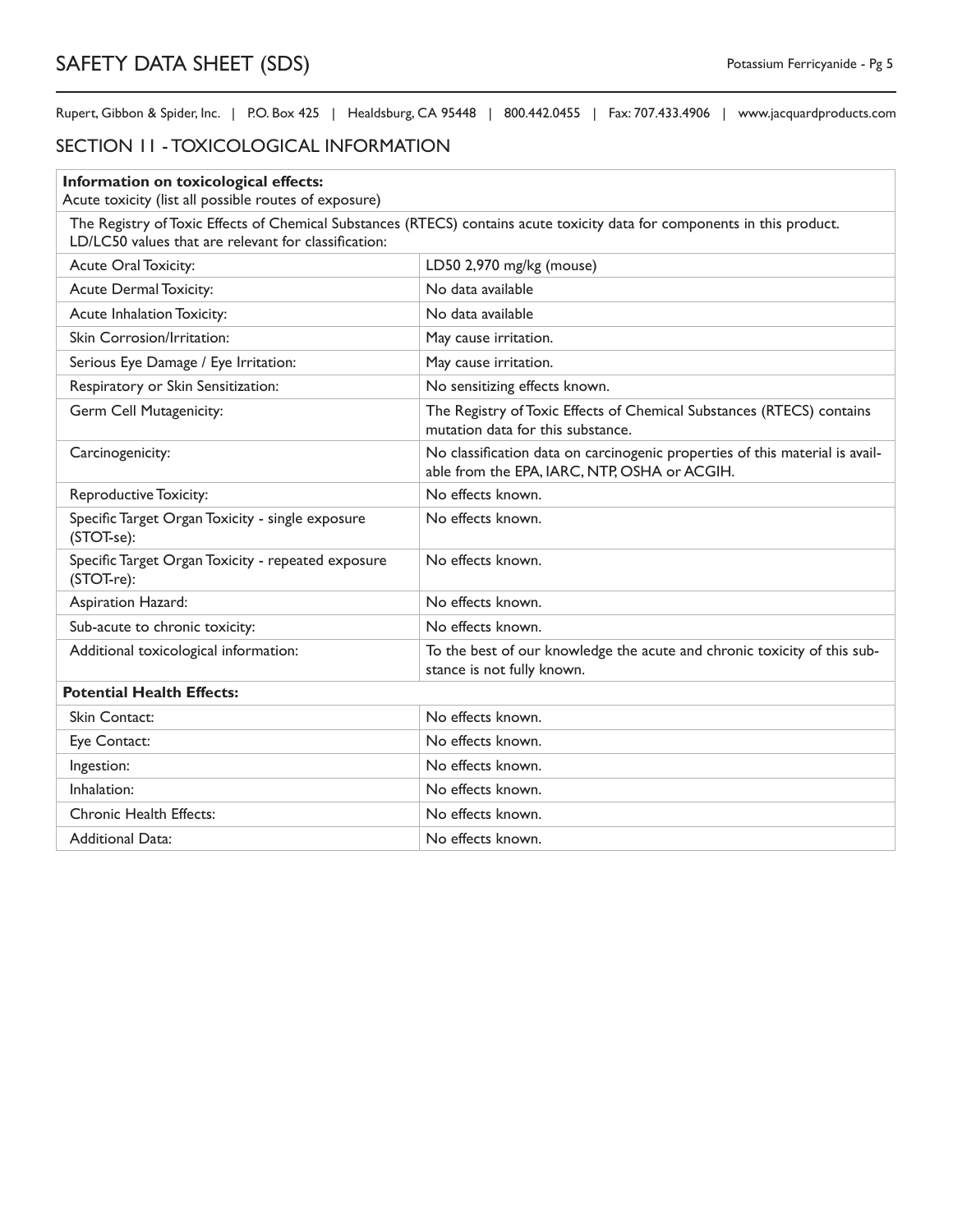### SECTION 12 - ECOLOGICAL INFORMATION

| <b>Toxicity:</b>                                                               |                                                          |
|--------------------------------------------------------------------------------|----------------------------------------------------------|
| Acute/prolonged toxicity to fish:                                              | No data available                                        |
| Acute/prolonged toxicity to aquatic invertebrates:                             | No data available                                        |
| Acute/prolonged toxicity to aquatic plants:                                    | No data available                                        |
| Toxicity to bacteria, to soil dwelling organisms and to<br>terrestrial plants: | No data available                                        |
| Chronic toxicity to aquatic organisms:                                         | No data available                                        |
|                                                                                |                                                          |
| General effect:                                                                | No data available                                        |
| Persistence and degradability:                                                 | No data available                                        |
| Bioaccumulative potential:                                                     | No data available                                        |
| Mobility in soil:                                                              | No data available                                        |
| Results of PBT and vPvB assessment<br>(EC reg. 453/2010):                      | N/A                                                      |
| Other adverse effects:                                                         | No data available                                        |
| Additional ecological information:                                             | Disposal must be made according to official regulations. |

### SECTION 13 - DISPOSAL CONSIDERATIONS

| <b>Waste treatment methods:</b> |                                                          |
|---------------------------------|----------------------------------------------------------|
| Disposal:                       | Consult official regulations to ensure proper disposal.  |
| Container Disposal:             | Disposal must be made according to official regulations. |

### SECTION 14 - TRANSPORT INFORMATION

| General Information:                 | The product is not covered by international regulations on the transport<br>of dangerous goods (IMDG, IATA, DOT). |
|--------------------------------------|-------------------------------------------------------------------------------------------------------------------|
| UN number:                           | Not relevant                                                                                                      |
| UN proper shipping name:             | Not relevant                                                                                                      |
| Transport hazard class:              | Not relevant                                                                                                      |
| Packing group:                       | Not relevant                                                                                                      |
| <b>Environmental Hazards:</b>        |                                                                                                                   |
| Environmentally hazardous substance: | <b>No</b>                                                                                                         |
| Special precautions for user:        | Not relevant                                                                                                      |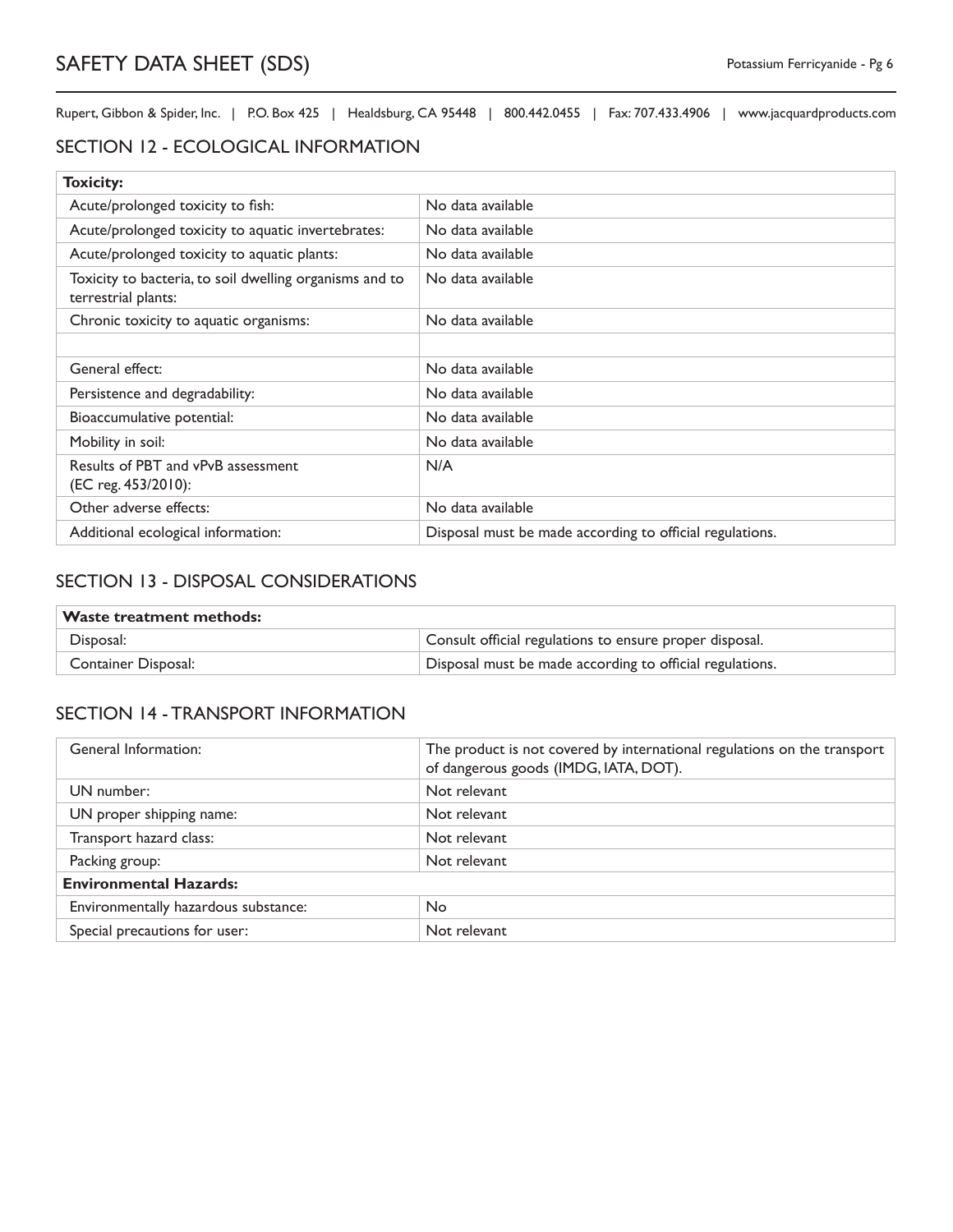### SECTION 15 - REGULATORY INFORMATION

| Safety, health and environmental regulations/legislation specific for the substance or mixture:                                                                                                     |                                                        |  |
|-----------------------------------------------------------------------------------------------------------------------------------------------------------------------------------------------------|--------------------------------------------------------|--|
| Hazard categories                                                                                                                                                                                   |                                                        |  |
| U.S. Environmental Protection Agency Toxic Substances<br>Control Act Chemical substance Inventory:                                                                                                  | All components of this product are listed.             |  |
| Canadian Domestic Substances List (DSL):                                                                                                                                                            | All components of this product are listed.             |  |
| SARA Section 313 (specific toxic chemical listings):                                                                                                                                                | Substance is not listed.                               |  |
| Prop 65 - Chemicals known to cause cancer:                                                                                                                                                          | Substance is not listed.                               |  |
| Other regulations, limitations and prohibitive regulations:                                                                                                                                         |                                                        |  |
| Substance of Very High Concern (SVHC) according<br>to the REACH Regulations (EC) No. 1907/2006:                                                                                                     | Substance is not listed.                               |  |
| The conditions of restrictions according to Arti-<br>cle 67 and Annex XVII of the Regulation (EC) No<br>1907/2006 (REACH) for the manufacturing, placing<br>on the market and use must be observed. | Substance is not listed.                               |  |
| Annex XIV of the REACH Regulations (requiring<br>authorization for use):                                                                                                                            | Substance is not listed.                               |  |
| REACH - Pre-registered substances:                                                                                                                                                                  | Substance is listed.                                   |  |
| Chemical safety assessment:                                                                                                                                                                         | A Chemical Safety Assessment has not been carried out. |  |

### SECTION 16 - OTHER INFORMATION

| <b>HMIS Hazard ID:</b>                                                                                |  |
|-------------------------------------------------------------------------------------------------------|--|
| Health:                                                                                               |  |
| Flammability:                                                                                         |  |
| Reactivity:                                                                                           |  |
| Health (acute effects):                                                                               |  |
| Physical Hazard:                                                                                      |  |
| Hazard rating: 0 - Minimal; 1 - Slight; 2 - Moderate; 3 - Serious; 4 - Severe; *Chronic health effect |  |

#### **Disclaimer:**

The information contained in this SDS is based on data from sources considered to be reliable but Rupert, Gibbon & Spider, Inc. does not guarantee the accuracy or completeness thereof. Rupert, Gibbon & Spider, Inc. urges each customer or recipient of this SDS to study it carefully to become aware of and understand the hazards associated with this product. The reader should consider consulting reference works or individuals who are experts in ventilation, toxicology or fire and understand the data in this SDS.

#### **Revision Date: 12/02/2020**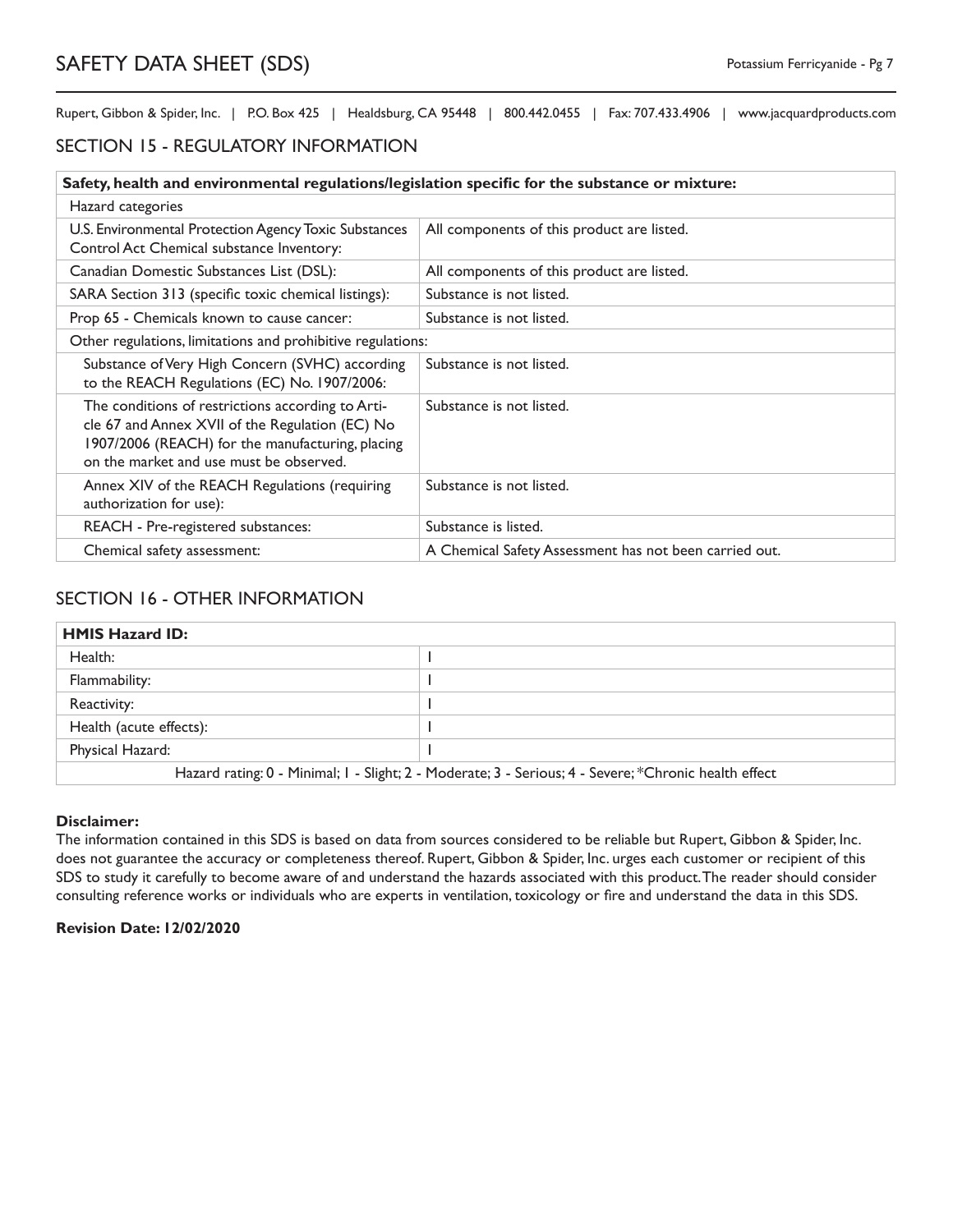| <b>National Chemical Inventories:</b>                                                                 |                   |
|-------------------------------------------------------------------------------------------------------|-------------------|
| All components of this product are listed on the following chemical substance inventories: TSCA (USA) |                   |
| <b>DSL</b>                                                                                            | (Canada)          |
| <b>EINECS</b>                                                                                         | (Europe)          |
| <b>ENCS</b>                                                                                           | (Japan) ECL       |
|                                                                                                       | (Korea)           |
| <b>AICS</b>                                                                                           | (Australia) NZIoC |
|                                                                                                       | (New Zealand)     |
| <b>PICCS</b>                                                                                          | (Philippines)     |
| <b>IECSC</b>                                                                                          | (China)           |